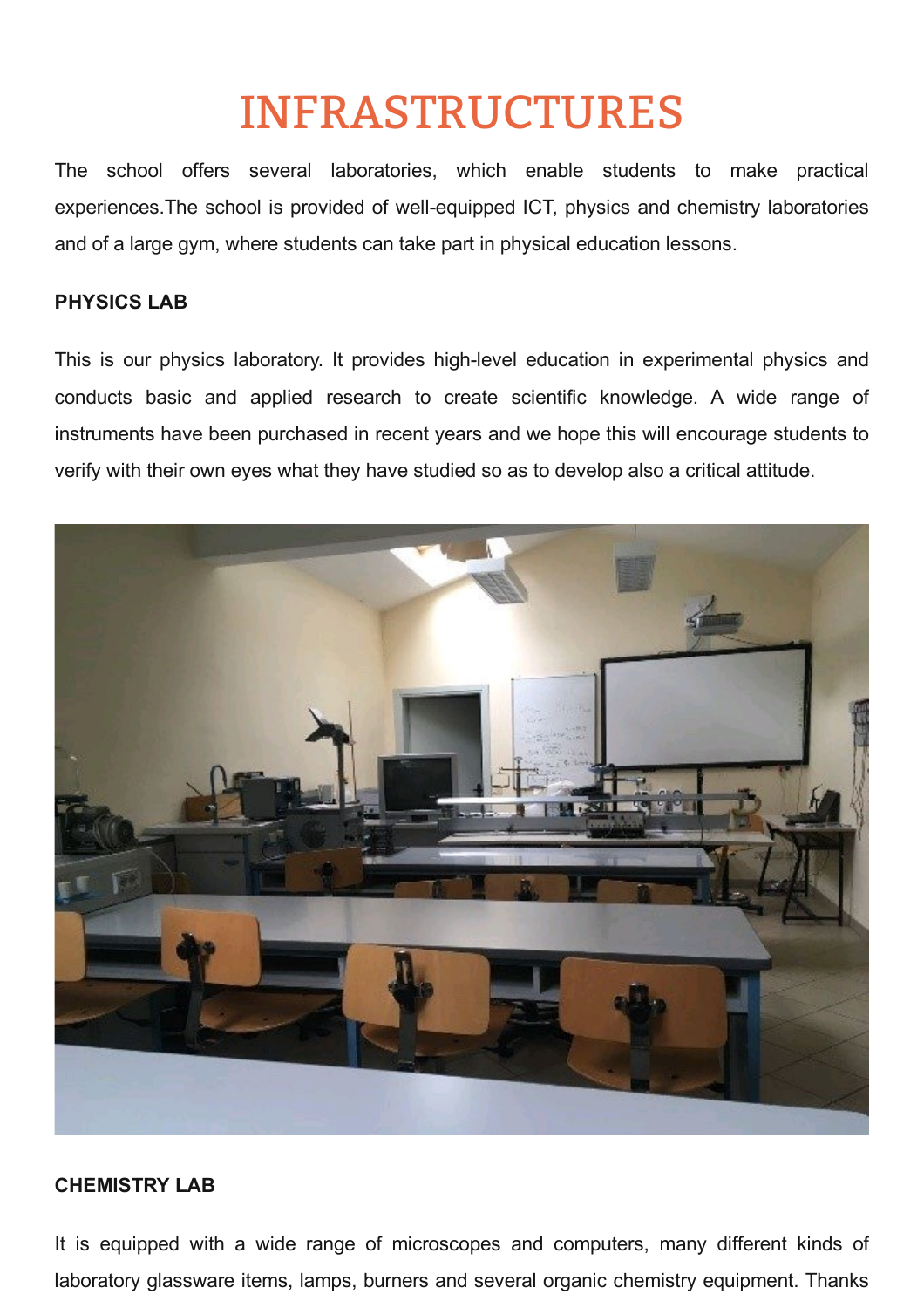to these supplies students are able to make challenging experiments and enlarge their knowledge concerning specific and interesting topics.

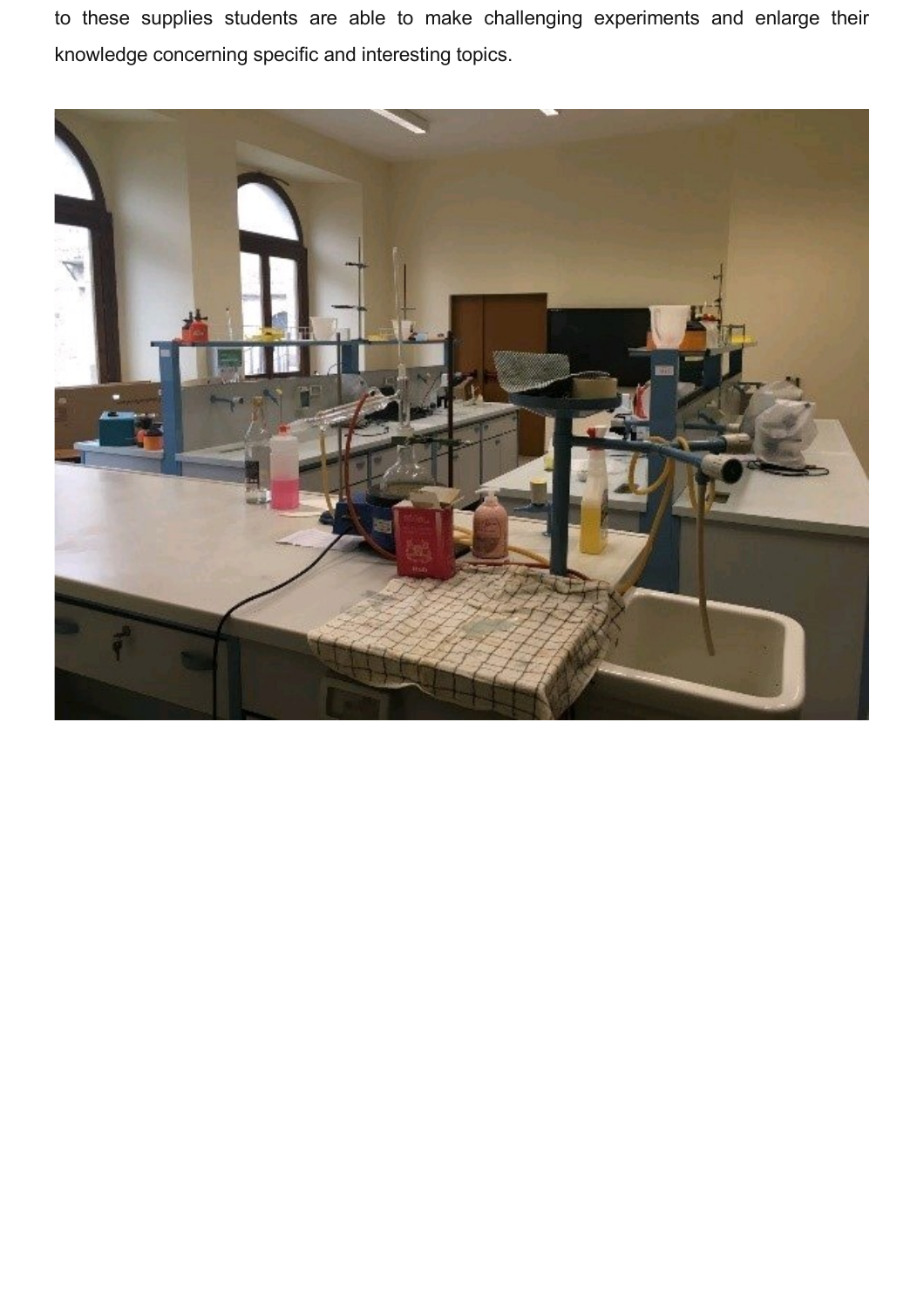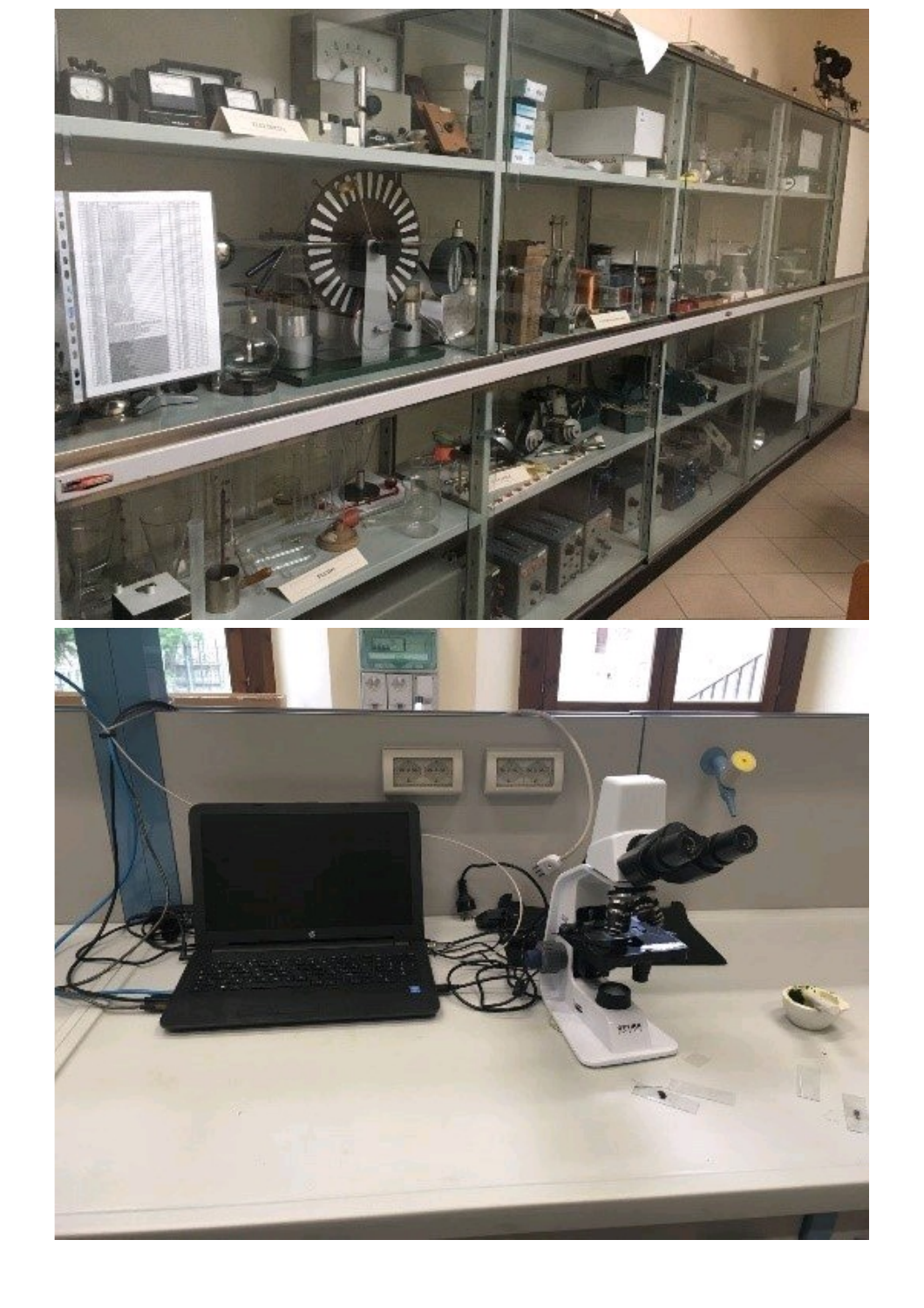#### **GYM IN THE SCHOOL**

This is our gym. Even though this structure is not very modern, it is still an efficient and suitable place to practice sport during physical education lessons. There, students can practice several sports, from volleyball to basketball, from athletics to five-a-side football and many others.



## **ICT LAB**

This is our ICT lab. Information and communication technology plays an important role in the lives of our students. We work hard to use technology as a tool to engage students and enhance their learning and as a means of communication, collaboration, critical thinking and developing ideas. It is provided with 15 computers and a projector. This lab is connected with high speed Internet and firewall protection in order to secure browsers. The aim is to help students learn how to make a reasonable and conscious use of the Internet and technologies, which nowadays are essential in the scholastic sphere.